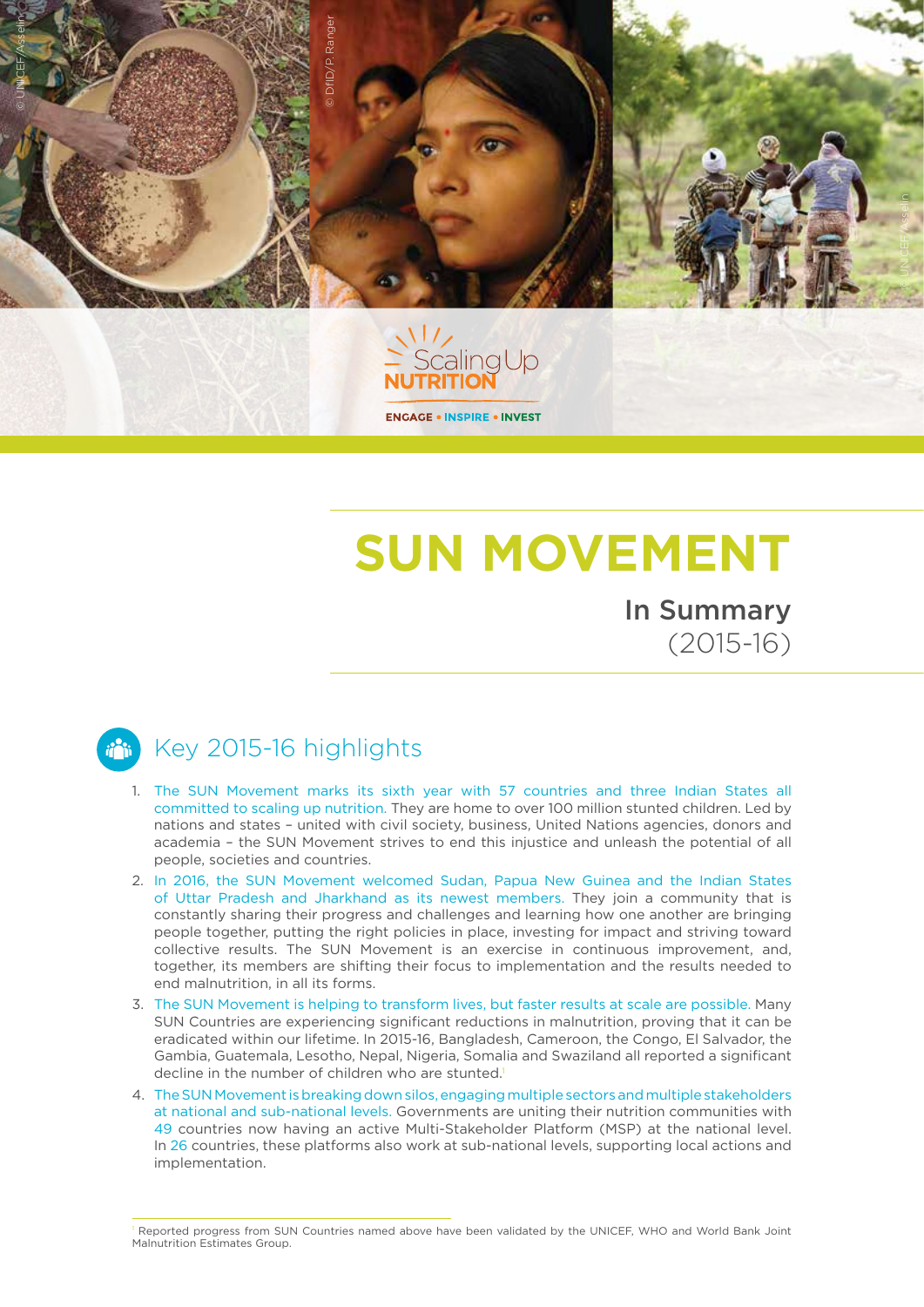

- 5. Networks of stakeholders are rapidly broadening and diversifying as SUN Countries determine the right people for the impact they seek to achieve.
	- 21 SUN Countries have nominated one, or several, high level political or social champions for nutrition – from First Ladies, Presidents, Prime Ministers to sports stars and celebrities.
	- 39 countries now have a Civil Society Alliance, with over 2,000 international and national non-government organisations advocating for improved nutrition and implementing nutrition actions across a range of sectors at national and sub-national levels.
	- 29 MSPs now include private sector representatives, acknowledging their unique contribution to the food sector, but also increasingly with innovation in the mobile and digital communications field. 23 countries have established or are establishing SUN Business Networks. A further 10 have requested support to establish national networks Over 300 companies are involved with the potential to reach 166 million consumers with nutritious food and services, each year, by 2020.
	- 57 countries have established UN Networks with nominated UN nutrition focal points. 35 countries have appointed UN Network Chairs. REACH (Renewed Efforts Against Child Hunger) was actively engaged during the reporting period in 17 countries.
	- 35 countries have an appointed donor convener who is responsible for the harmonisation and alignment of donor support behind government-led nutrition plans.
	- 32 MSPs are now actively working with scientists and academics to better support evidence-based decision-making and improve coordination between governments and research institutions.
	- 29 MSPs are now leveraging the budgetary, legislative and political powers of parliamentarians – helping to cement nutrition as a national priority.
	- 27 MSPs are working with the media to spearhead nutrition awareness as part of behaviour change communication campaigns, and through advocacy to increase the salience of nutrition as a political priority.
	- Globally, the SUN Movement is building linkages with key partnerships and alliances recognising the crucial linkages between good nutrition, sustainable food systems, women's empowerment, health care, water and sanitation and education. Official partnerships have been established with Sanitation and Water For All and Women Deliver – along with collaboration with Every Woman, Every Child, the Global Partnership for Education, the Zero Hunger Challenge, the Global Panel for Agriculture and Food Systems on Nutrition, the NCD Alliance, the Early Childhood Development Action Network and the EAT Forum.
- 6. SUN Countries are demonstrating that planning, costing, implementing and financing a common set of nutrition results is still a work in progress and the Movement must evolve to better guide impact. Monitoring impact is the key challenge.
	- SUN Countries are learning by doing and are taking the legal steps needed to ensure good nutrition for all. 44 SUN Countries have in place some form of legal measure related to the International Code of Marketing of Breast-Milk Substitutes. Out of which,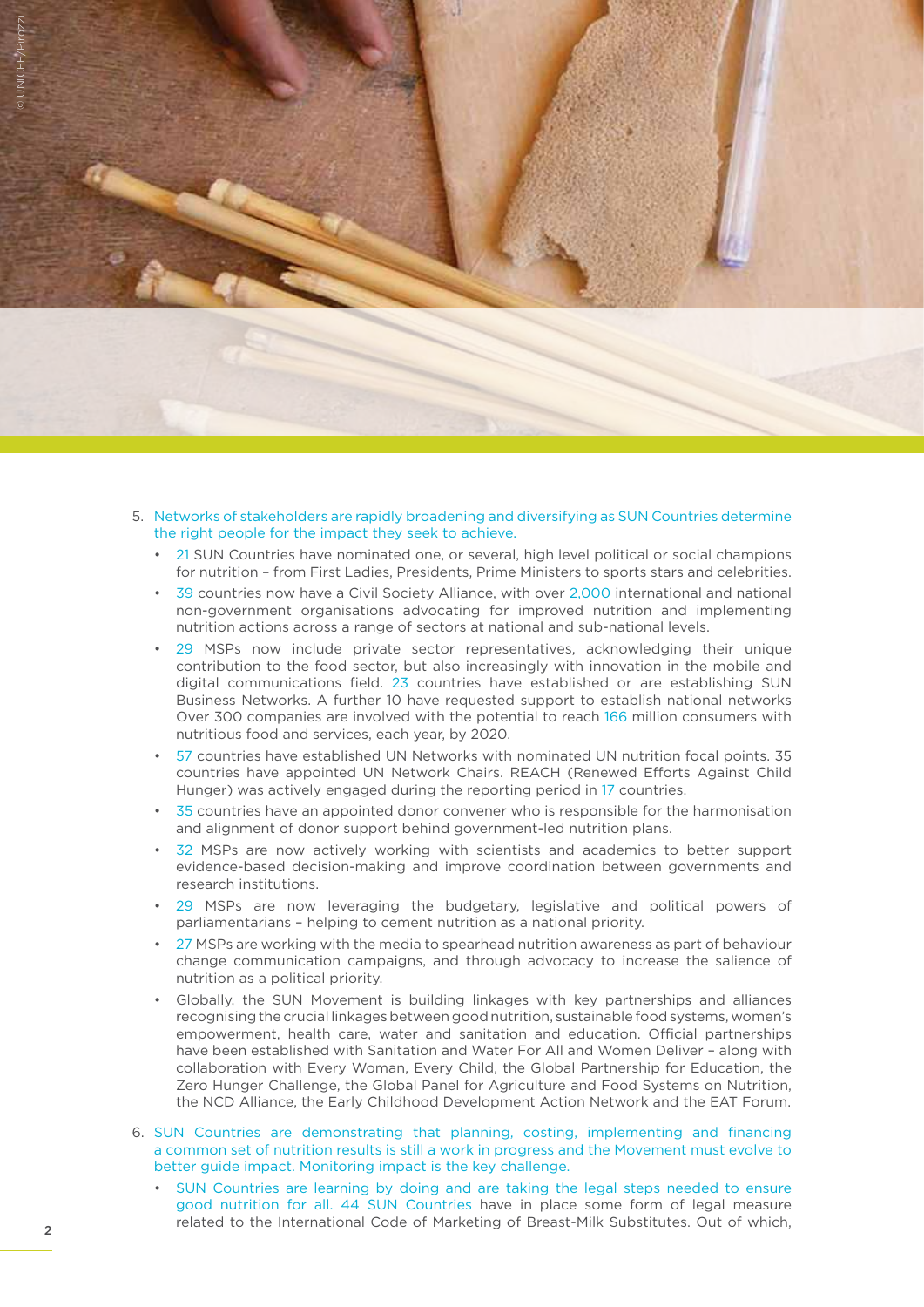

20 SUN Countries have comprehensive legislation or regulations reflecting all or most provisions of the Code. 42 countries have legislation on universal salt iodisation, 46 countries have legislation on mandatory flour fortification, 18 countries have a high level of constitutional protection of the right to food and 22 countries have a minimum of 14 weeks' full paid maternity leave. 20 SUN Countries have social mobilisation, advocacy and communication strategies in place with a further 3 countries developing theirs.

- 35 SUN Countries now report that they have a national common results framework in place. 9 more are in the process of developing or updating them. 32 countries have developed action plans to achieve the goals set out in their common results frameworks (CRF). 24 have a monitoring and evaluation framework with a further 6 under development. 24 are fully costed, with a further 8 being costed. 30 countries are tracking public financial allocations for nutrition with 16 who have an appreciation for the gaps that need to be filled. 19 countries report that in-country donors have aligned behind the national reporting of this information.
- Nutrition champions at all levels across the Movement are making an increasingly effective case for investing in nutrition. Through the hard work of SUN Government Focal Points and the SUN Networks, the total estimated nutrition-relevant budget allocations across 24 SUN Countries has been pegged at 2.1% of general government expenditure (1.7% nutrition sensitive and 0.4% nutrition specific). It appears that countries are investing most in social protection, agriculture, health, education and water and sanitation. They are using evidence gathered through budget analysis exercises to advocate for more and better spending. Two regional workshops to support SUN Countries to mobilise public finance for nutrition were held in Bangkok, Thailand (22-24 April 2016) and in Nairobi, Kenya (23-25 August 2016). SUN Countries explored how the budget analysis exercise can become part of more comprehensive effort to track financial resources and quality costing exercises at national and subnational levels. They shared efforts to hold responsible parties accountable and to leverage increased investment for nutrition, while using their analysis efforts to make more robust investment cases for nutrition, with target audiences – such as Ministries of Finance.
- In the launch of the first ever financing framework for nutrition, $2$  estimates to meet the World Health Assembly targets to reduce stunting among children and anaemia in women, increase exclusive breastfeeding rates, and mitigate the impact of wasting, put the number required at \$7 billion over the next 10 years. This is in addition to the \$3.9 billion the world currently spends on nutrition annually. Mobilising the resources needed to accelerate progress against malnutrition will require donors, countries, innovative financing mechanisms, businesses, and even consumers themselves to act in "global solidarity". National ownership and domestic financing must be maximised and each partner will need to contribute according to its financing capacity and comparative advantage.

<sup>2</sup> The World Bank, Results 4 Development, Children's Investment Fund Foundation, 1000 Days, Bill & Melinda Gates Foundation.